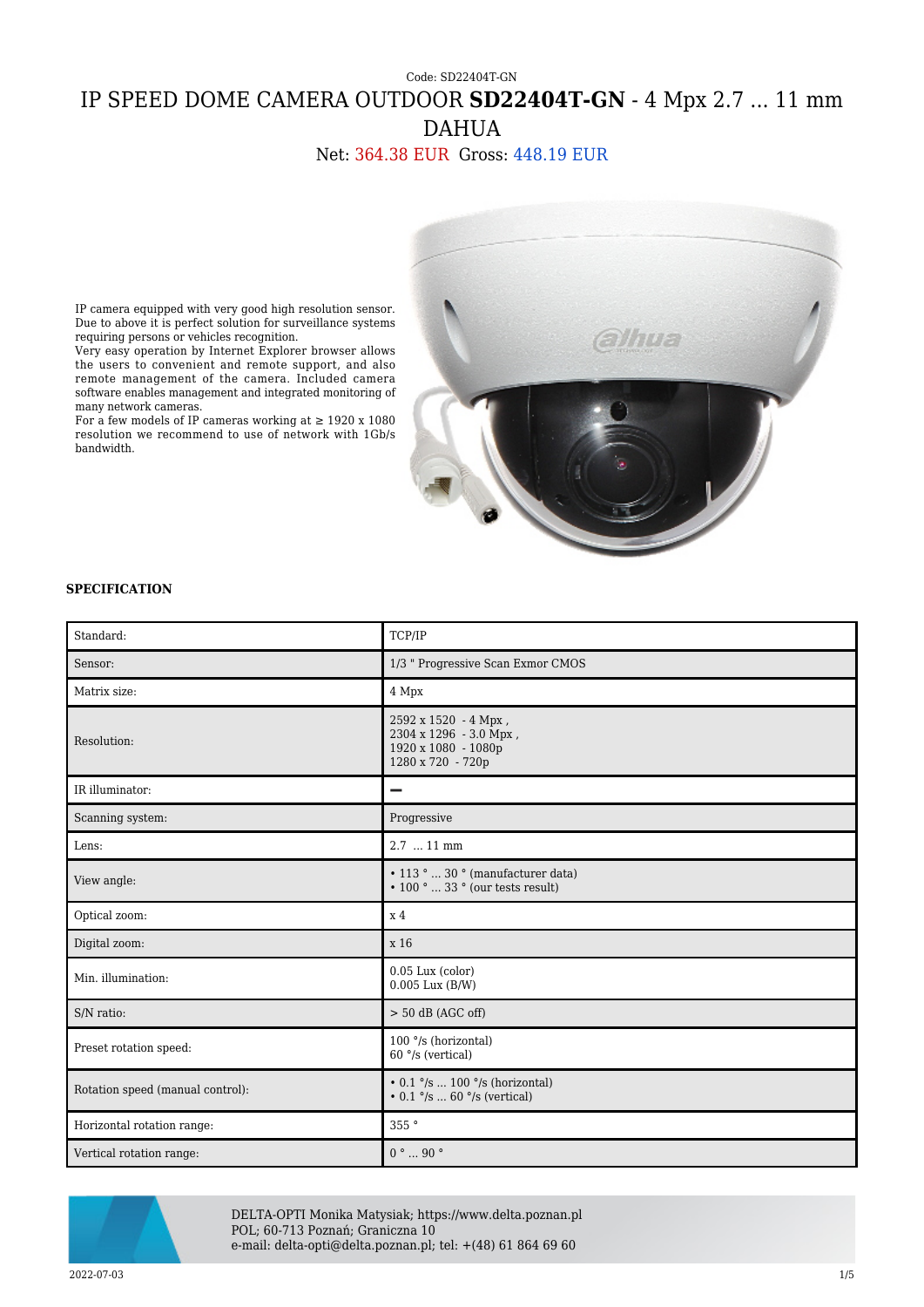| Protocols:                     | DH-SD                                                                                                                                                                                                                                                                                                                                                                                                                                                                                                                                                                                                                      |  |
|--------------------------------|----------------------------------------------------------------------------------------------------------------------------------------------------------------------------------------------------------------------------------------------------------------------------------------------------------------------------------------------------------------------------------------------------------------------------------------------------------------------------------------------------------------------------------------------------------------------------------------------------------------------------|--|
| RS-485 interface:              |                                                                                                                                                                                                                                                                                                                                                                                                                                                                                                                                                                                                                            |  |
| Number of presets:             | 300                                                                                                                                                                                                                                                                                                                                                                                                                                                                                                                                                                                                                        |  |
| Horizontal scan:               | ✓                                                                                                                                                                                                                                                                                                                                                                                                                                                                                                                                                                                                                          |  |
| Route settings:                | 5                                                                                                                                                                                                                                                                                                                                                                                                                                                                                                                                                                                                                          |  |
| Image compression method:      | H.265 / H.264 / H.264H / MJPEG                                                                                                                                                                                                                                                                                                                                                                                                                                                                                                                                                                                             |  |
| Audio:                         |                                                                                                                                                                                                                                                                                                                                                                                                                                                                                                                                                                                                                            |  |
| Bitrate:                       | 448  8192 kbps                                                                                                                                                                                                                                                                                                                                                                                                                                                                                                                                                                                                             |  |
| Alarm inputs / outputs:        |                                                                                                                                                                                                                                                                                                                                                                                                                                                                                                                                                                                                                            |  |
| Main stream frame rate:        | 25 fps @ 4.0 Mpx                                                                                                                                                                                                                                                                                                                                                                                                                                                                                                                                                                                                           |  |
| Network interface:             | 10/100 Base-T (RJ-45)                                                                                                                                                                                                                                                                                                                                                                                                                                                                                                                                                                                                      |  |
| Network protocols:             | IPv4/IPv6, HTTP, HTTPS, SSL, TCP/IP, UDP, ICMP, IGMP, SNMP, RTSP, RTP, SMTP,<br>NTP, DHCP, DNS, PPPoE, DDNS, FTP, IP Filter, QoS, Bonjour, IEEE 802.1x                                                                                                                                                                                                                                                                                                                                                                                                                                                                     |  |
| Memory card slot:              | Micro SD memory cards up to 128GB support (possible local recording)                                                                                                                                                                                                                                                                                                                                                                                                                                                                                                                                                       |  |
| <b>WEB Server:</b>             | Built-in, NVR compliance                                                                                                                                                                                                                                                                                                                                                                                                                                                                                                                                                                                                   |  |
| Max. number of on-line users:  | 20                                                                                                                                                                                                                                                                                                                                                                                                                                                                                                                                                                                                                         |  |
| ONVIF:                         | 2.42                                                                                                                                                                                                                                                                                                                                                                                                                                                                                                                                                                                                                       |  |
| Mobile phones support:         | Port 37777<br>• Android: Free application DMSS<br>• iOS (iPhone): Free application <b>DMSS</b>                                                                                                                                                                                                                                                                                                                                                                                                                                                                                                                             |  |
| Default IP address:            | 192.168.1.108                                                                                                                                                                                                                                                                                                                                                                                                                                                                                                                                                                                                              |  |
| Default admin user / password: | $admin / -$                                                                                                                                                                                                                                                                                                                                                                                                                                                                                                                                                                                                                |  |
| Web browser access ports:      | 80, 37777                                                                                                                                                                                                                                                                                                                                                                                                                                                                                                                                                                                                                  |  |
| PC client access ports:        | 37777                                                                                                                                                                                                                                                                                                                                                                                                                                                                                                                                                                                                                      |  |
| Mobile client access ports:    | 37777                                                                                                                                                                                                                                                                                                                                                                                                                                                                                                                                                                                                                      |  |
| Port ONVIF:                    | 80                                                                                                                                                                                                                                                                                                                                                                                                                                                                                                                                                                                                                         |  |
| <b>RTSP URL:</b>               | rtsp://admin:hasło@192.168.1.108:554/cam/realmonitor?channel=1&subtype=0 -<br>Main stream<br>rtsp://admin:haslo $@192.168.1.108.554/cam/realmonitor?channel=1$ &subtype=1 - Sub<br>stream                                                                                                                                                                                                                                                                                                                                                                                                                                  |  |
| Main features:                 | • ICR - Movable InfraRed filter<br>• Motion Detection<br>• 2D-DNR, 3D-DNR - Digital Noise Reduction<br>• WDR - 120 dB - Wide Dynamic Range<br>• Configurable Privacy Zones<br>• Sharpness - sharper image outlines<br>• Mirror - Mirror image<br>• AGC - Automatic Gain Control<br>• Day/Night mode (color/b&w/auto)<br>• F-DNR (Defog) - Reduction of image noise caused by precipitation<br>• IVS analysis, crossing the line (tripwire), intrusion, abandoned/missing object, face<br>detection, people counting<br>• Heat map - the selection in the image by corresponding colors the areas with<br>different traffic |  |
| Power supply:                  | • 12 V DC / 830 mA<br>$\cdot$ PoE (802.3af)                                                                                                                                                                                                                                                                                                                                                                                                                                                                                                                                                                                |  |
| Power consumption:             | $\leq$ 10 W                                                                                                                                                                                                                                                                                                                                                                                                                                                                                                                                                                                                                |  |
| Housing:                       | Speed Dome, Metal                                                                                                                                                                                                                                                                                                                                                                                                                                                                                                                                                                                                          |  |
| Color:                         | White                                                                                                                                                                                                                                                                                                                                                                                                                                                                                                                                                                                                                      |  |
| Operation temp:                | -30 °C  60 °C                                                                                                                                                                                                                                                                                                                                                                                                                                                                                                                                                                                                              |  |



DELTA-OPTI Monika Matysiak; https://www.delta.poznan.pl POL; 60-713 Poznań; Graniczna 10 e-mail: delta-opti@delta.poznan.pl; tel: +(48) 61 864 69 60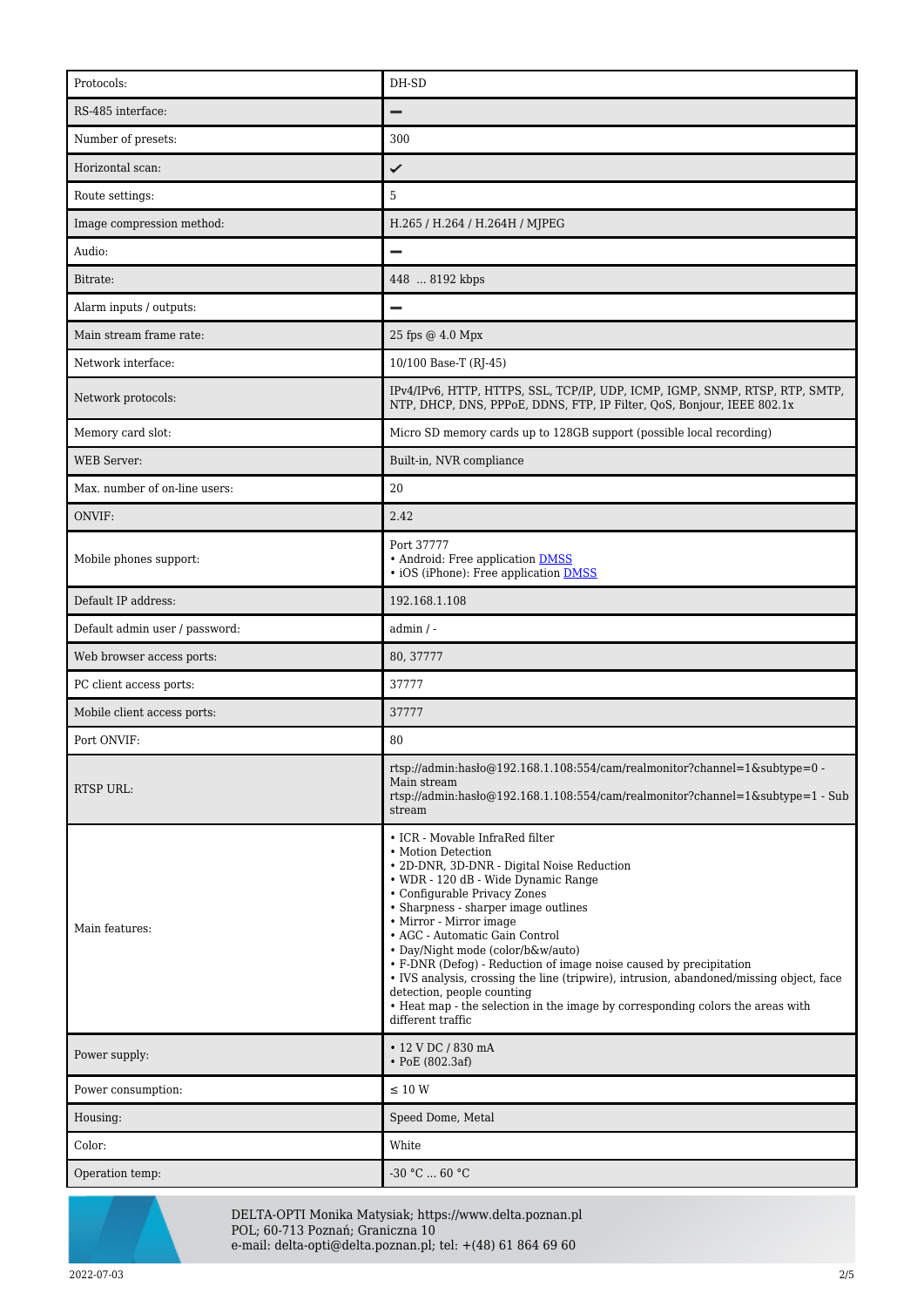| "Index of Protection": | IP66              |
|------------------------|-------------------|
| Vandal-proof:          | IK10              |
| Weight:                | $0.57 \text{ kg}$ |
| Dimensions:            | Ø 122 x 89 mm     |
| Supported languages:   | Polish, English   |
| Manufacturer / Brand:  | <b>DAHUA</b>      |
| Guarantee:             | 3 years           |

## **PRESENTATION**

Camera view after remove the Dome cover:



Memory card slot:



Camera mounting dimensions:



DELTA-OPTI Monika Matysiak; https://www.delta.poznan.pl POL; 60-713 Poznań; Graniczna 10 e-mail: delta-opti@delta.poznan.pl; tel: +(48) 61 864 69 60

2022-07-03 3/5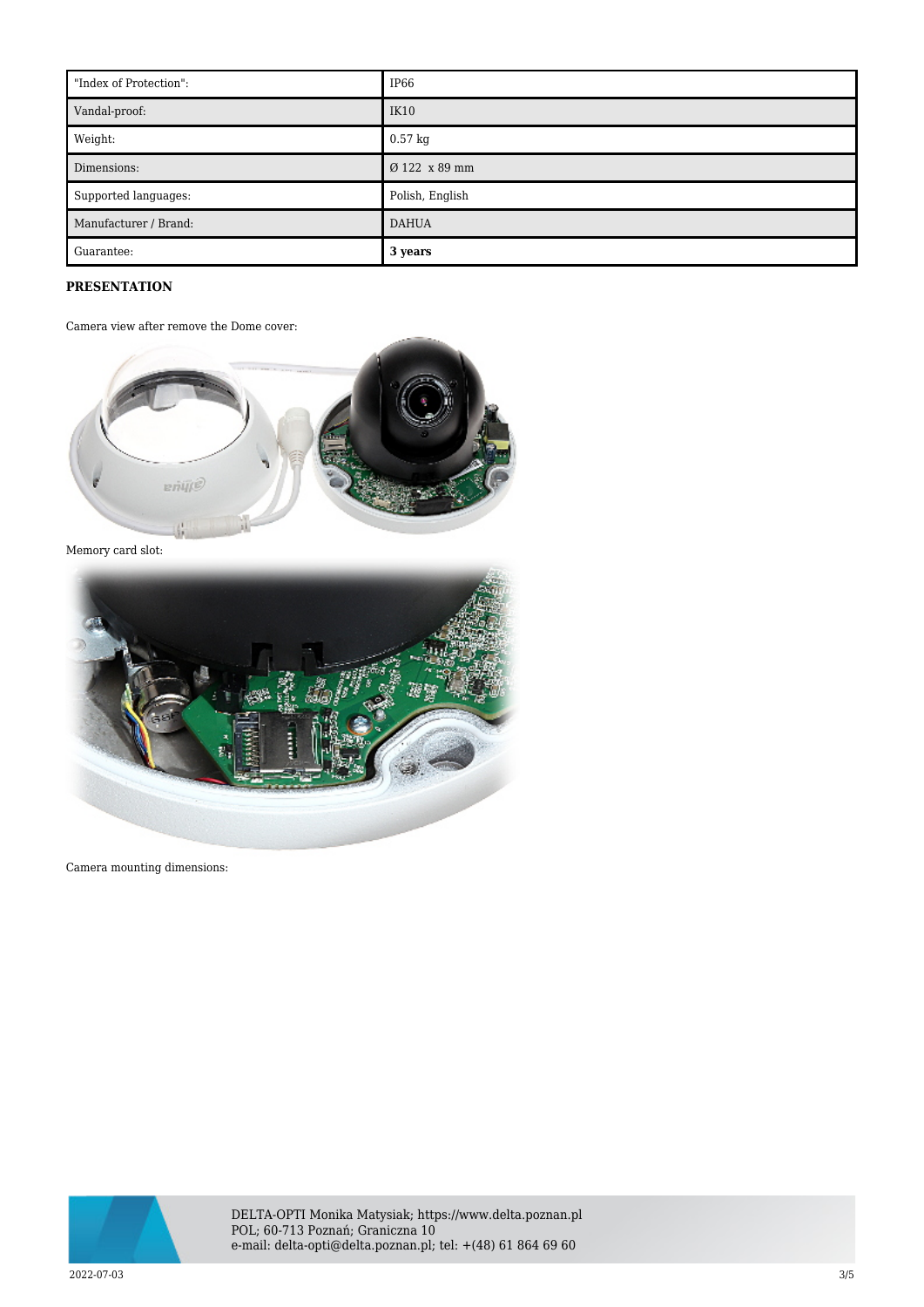|                    | ్య |
|--------------------|----|
|                    |    |
|                    |    |
|                    |    |
|                    |    |
| $\frac{95}{09122}$ |    |
|                    |    |

See how to initialize DAHUA cameras:

: In the kit:



#### **OUR TESTS**



Camera image at artificial illumination (about 30Lux):

Camera image at night conditions with external IR illuminator on:



DELTA-OPTI Monika Matysiak; https://www.delta.poznan.pl POL; 60-713 Poznań; Graniczna 10 e-mail: delta-opti@delta.poznan.pl; tel: +(48) 61 864 69 60

2022-07-03 4/5